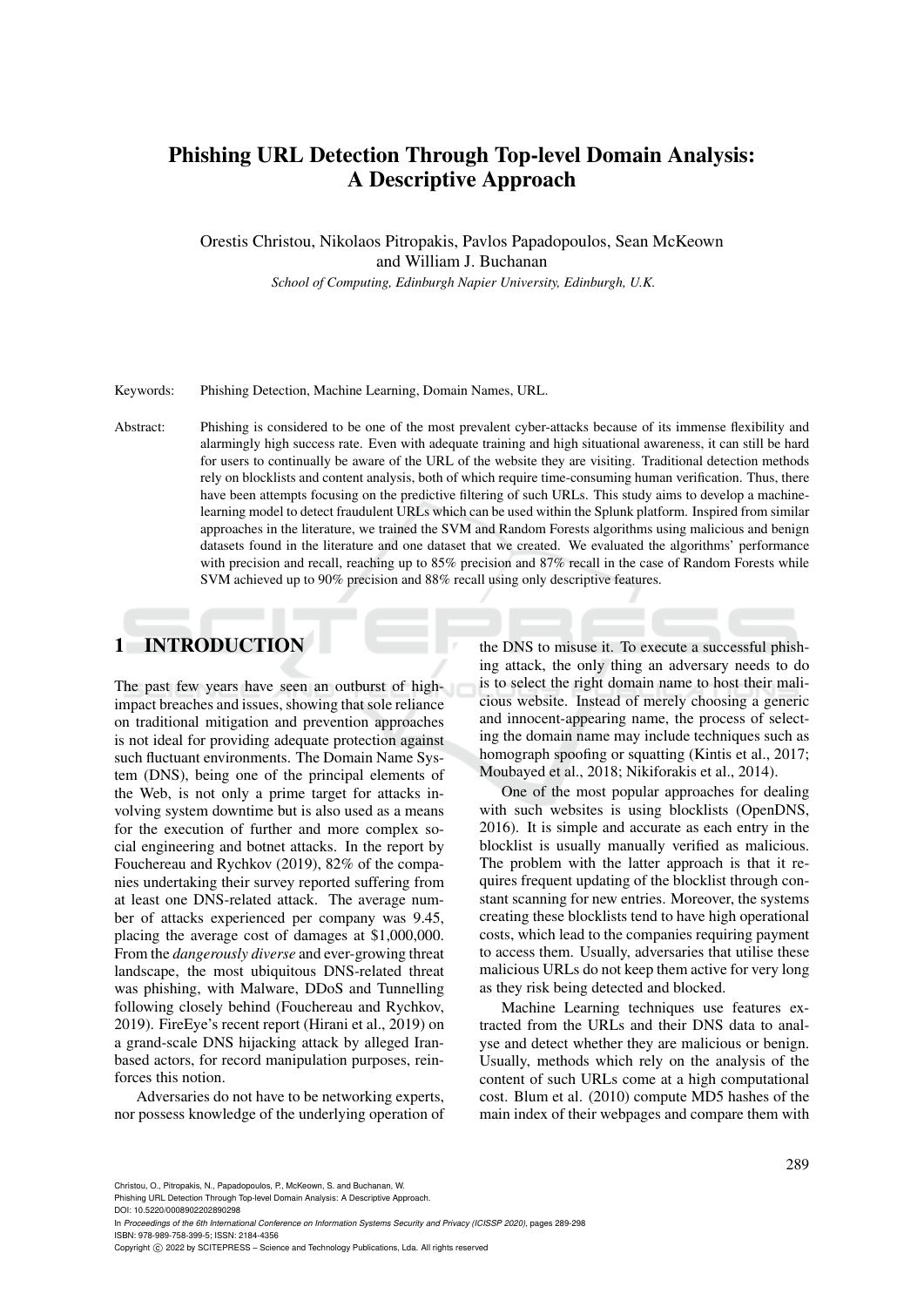the hashes of known phishing sites. In their work, they mention that this technique is easily bypassed just by obfuscating the malicious contents. This limitation constrains approaches to exclusively analysing the URL strings to classify the URLs (Blum et al., 2010). More recently, López (2019), attempted to detect phishing by using *Splunk* and taking into consideration only the use of typosquatting (López Sánchez, 2019; Nikiforakis et al., 2014) and homograph squatting.

To the best of our knowledge, our work is the first attempt that takes into consideration all the forms of domain squatting and produces an automated mechanism to detect malicious phishing URLs, thus increasing the situational awareness of the user against them. The contributions of our work can be summarised as follows:

- The Machine Learning system is trained using descriptive features extracted from the URL strings without utilising host-based or bag-of-words features. The domain names come from real-world, known phishing domains (blocklist) and benign domain names (allowlist).
- The popular classification algorithms SVM and Random Forests are used and compared empirically based on their performance.
- The process is heavily automated as it relies on the Splunk software, thus it can easily be trained against new datasets to generate alerts when new malicious entries are detected.

The rest of the paper is organised as follows: Section 2 briefly describes the related literature with regards to phishing; Section 3 introduces our methodology while, Section 4 describes the results of our experimentation along with their evaluation. Finally, Section 5 draws the conclusions, giving some pointers for future work.

## 2 BACKGROUND AND RELATED WORK

### 2.1 Phishing

*Phishing* as a term did not exist until 1996 when it was first mentioned by *2600* a popular hacker newsletter after an attack on *AOL* (Ollmann, 2004). Since then, there has been an exponential increase in phishing attacks, with it becoming one of the most prevalent methods of cybercrime. According to Verizon (2019), phishing played a part in 78% of all Cyber-Espionage incidents and 87% of all installations of C2 malware

in the first quarter of 2019 (Verizon, 2019). In the earlier report by Widup et al. (2018), it is reported that *78% of people didn't click a single phish all year*, meaning that 22% of people did click one. Moreover, only 17% of these phishing campaigns were reported by users. It is also emphasised that even though training can reduce the number of incidents, *phish happens* (Widup et al., 2018). Since only a single e-mail is needed to compromise an entire organisation, protection against it should be taken seriously.

Cyber-criminals use phishing attacks to either harvest information or steal money from their victims through deceiving them with a reflection of what would seem like a regular e-mail or website. By redirecting the victim to their disguised website, they can see everything the victim inserts in any forms, login pages or payment sites. Cyber-criminals either copy the techniques used by digital marketing experts or take advantage of the fuss created by viral events to guarantee a high click rate. Vergelis and Shcherbakova (2019), reported a spike in phishing redirects to Apple's sites before each new product announcement (Vergelis and Shcherbakova, 2019).

Regular phishing attacks are usually deployed widely and are very generic, such that they can be deployed to target as many people as possible. A Spear-Phishing attack, instead, targets a specific individual, but requires that information be gathered about the victim prior to crafting a successful spear-phishing email. A more advanced version of this attack is a Whaling attack, which specifically targets a company's senior executives to obtain higher-level access to the organisation's system. Targeted phishing attacks are increasingly gaining popularity because of their high success rates (Krebs, 2018).

### 2.1.1 Attacks

If the end-goal of a phishing attack is to ensure that the victim is ultimately redirected to the phishing website without being aware of it, then the adversary needs to use several techniques to guarantee that. One of those techniques is URL hiding , where the attacker obfuscates a malicious URL in a way that does not raise any suspicions and ultimately gets clicked on by the victim. One way to execute this would be to replace a valid URL link with a malicious one. Shortened links from services such as *Bitly* can be used to obfuscate malicious links easily. There is no way to know the actual destination of an obfuscated link without visiting it.

Homograph spoofing is a method which depends on the replacement of characters in a domain name with other visually similar characters. An example of that would be to replace  $\theta$  with  $\rho$ , or  $I$  with  $I$  (Rouse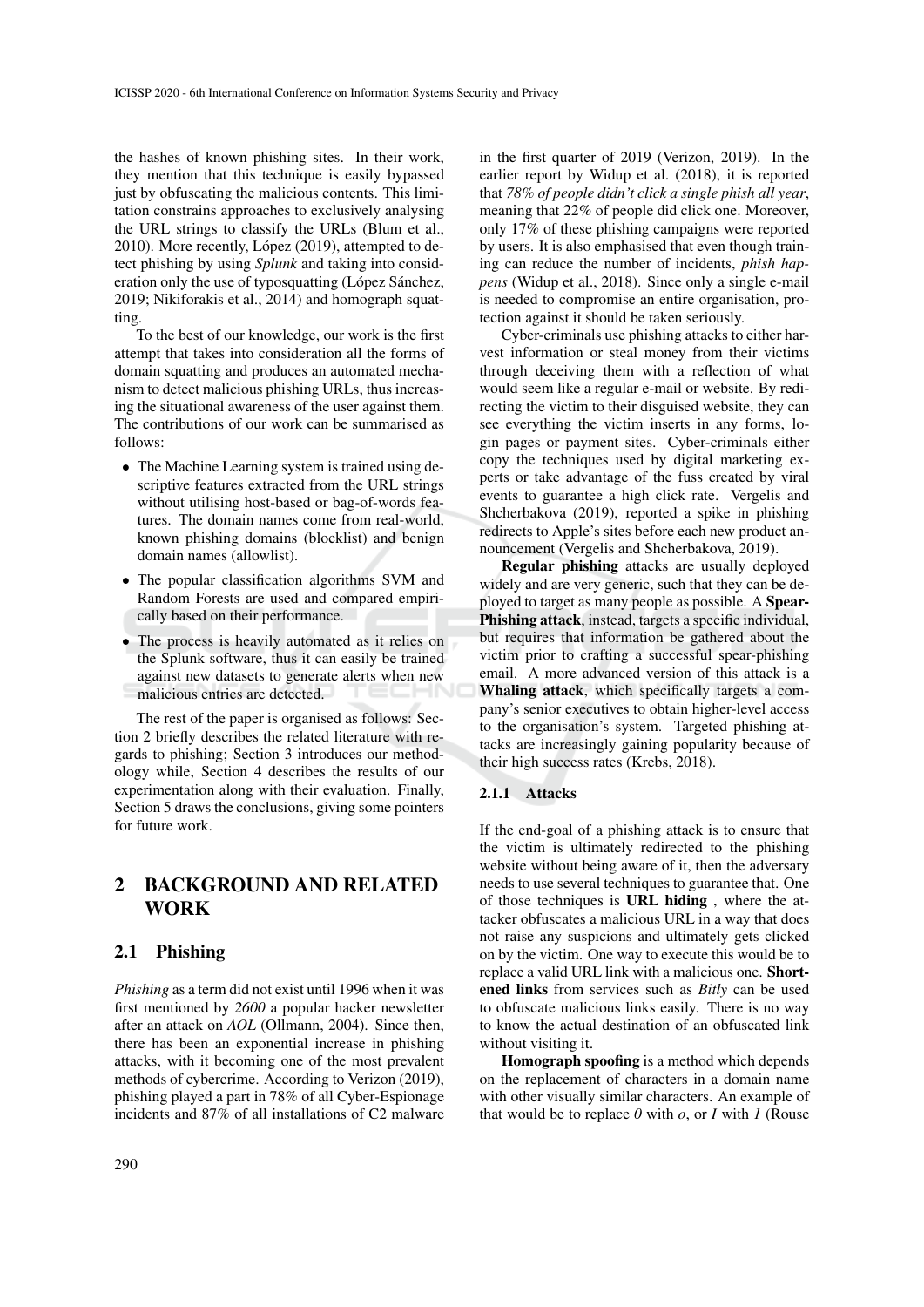et al., 2019). So, for a URL *bingo.com* the spoofed URL would be *b1ng0.com*. Characters from other alphabets such as Greek have also been used in the past for such attacks. The Greek *o* character is visually indistinguishable from the English *o* even though their ASCII codes are different and would redirect to different websites. Content polymorphism is addressed, as well, using visual similarity analysis of the contents (Lam et al., 2009).

Typosquatting targets common typographic errors in domain names. For example, an attacker could use the domain *gooogle.com* to target users who incorrectly type *google.com* or to trick them into clicking on a regular link. Moubayed et al. (2018), combat this issue using the K-Means Clustering Algorithm to observe the lexical differences between benign and malicious domains to extract features, and propose a majority voting system that takes into consideration the outputs of five different classification algorithms (Moubayed et al., 2018).

Soundsquatting leverages on the use of words that sound alike (homophones). Nikiforakis et al. (2014), show that for a domain *www.test.com*, an adversary may use dot-omission typos (*wwwtest.com*), missing-character typos (*www.tst.com*), characterpermutation typos (*www.tset.com*), characterreplacement typos (*www.rest.com*) and characterinsertion typos (*www.testt.com*). They illustrate how they used Alexa's top one million domain list to create and register their soundsquatting domains, measuring the traffic from users accidentally visiting them. Through their research, they have proven the significance of taking into account homophone confusion through abuse of text-to-speech software when tackling the issue of squatting (Nikiforakis et al., 2014).

Combosquatting is different from other approaches as it depends on altering the target domain by adding familiar terms inside the URLs. An example of this technique would be *bankofscotlandlive.com* or *facebook-support.com*. Research performed by Kintis et al. (2017), shows a steady increase in the use of combosquatting domains for phishing as well as other malicious activities over time. It is also reported that combosquatting domains are more resilient to detection than typosquatting and that the majority of the combosquatting domains they were monitoring remained active for extended periods, sometimes exceeding three years, thus suggesting that the measures set in place to counter these are inadequate (Kintis et al., 2017).

### 2.1.2 Suggested Defences

The term Passive DNS (pDNS) refers to the indirect collection and archiving of DNS data locally for further analysis. In the early days of pDNS URL analysis (Spring and Huth, 2012), where privacy was still not considered to be an issue, the pioneer system for malicious domain detection through pDNS was Notos (Antonakakis et al., 2010) with its reputation-based classification of domains. Notos extracts a variety of features from the DNS queries and creates a score for each entry to represent the likelihood of it being malicious. A similar approach is taken for EXPOSURE (Bilge et al., 2011), which is a large-scale pDNS analysis system developed using a gathered dataset of 100 billion entries. Bilge et al. (2011), differ in their approach by operating with fewer data compared to Notos. Khali et al. (2016) focus on the global associations between domains and IPs instead of looking at their local features, thus addressing any privacy issues as they only extract information relevant to their research from the gathered dataset (Khalil et al., 2016). Okayasu and Sasaki (2015) compare the performance of SVM and quantification theory in a similar setting. SVM was proved to be superior in their comparison (Okayasu and Sasaki, 2015).

Since the lexical contents of malicious URLs play a significant role in their victim's susceptibility, squatting detection should play a vital role in the identification of malicious URLs. Kintis et al. (2017) use a joint DNS dataset comprised of 6 years of collected DNS records from both passive and active datasets that amount to a total of over 450 billion records. They found that the majority of combosquatting domains involve the addition of just a single token to the original domain (Kintis et al., 2017).

A novel approach is taken by Blum et al. (2010), where URLs are classified without the need for hostbased features. They found that lexical classification of malicious URLs can rival other conventional methods in accuracy levels (Blum et al., 2010). Lin et al. (2013) propose a similar Machine Learning (ML) approach, which can detect malicious URLs by focusing on the URL strings. They use two sets of features to train their online learning algorithm: *i)* Lexical features, which are extracted by taking the name of the domain, path, and argument of each entry, then using a dictionary to remove less useful words from them, and *ii)* Descriptive features are static characteristics derived from the URLs such as total length or number of symbols (Lin et al., 2013).

Da Luz and Marques (2014), build upon the work of Notos (Antonakakis et al., 2011) and EXPOSURE (Bilge et al., 2011) to detect botnet activity using both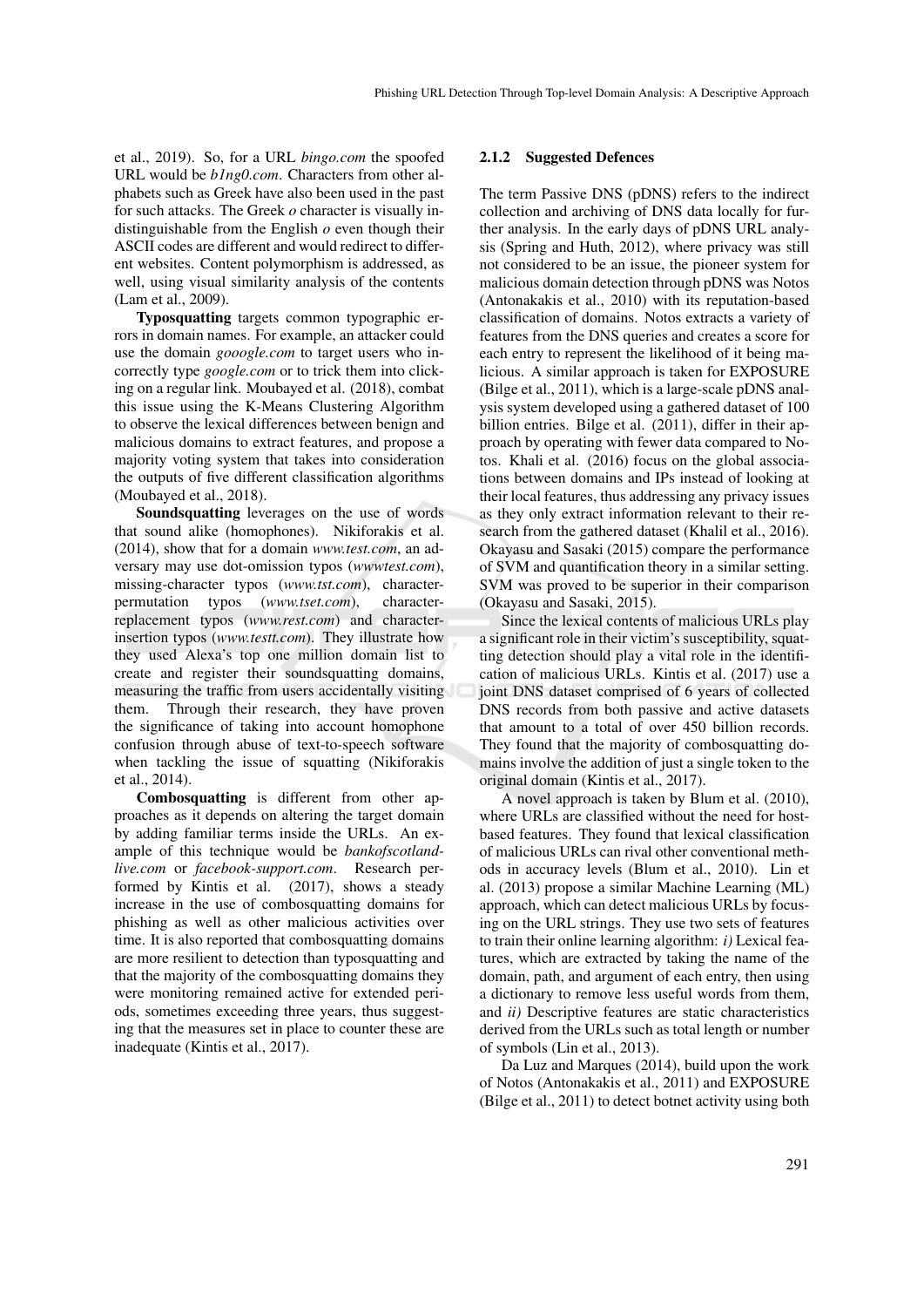host-based and lexical features. They give a comparison of the performance of the K-Nearest Neighbours, Decision Trees and Random Forests algorithms, showing that Random Forests performed significantly better (da Luz, 2014). Lin et al. (2013) make the distinction between descriptive and lexical features by separating the features derived directly from the domain names strings and the features derived using their bag-of-words model. They use a combination of the Passive-Aggressive algorithm, to classify their dataset, and the Confidence Weighted algorithm, to alter the characteristic's weight, thus achieving more efficiency than other content-based models (Lin et al., 2013).

Our approach differentiates from these as it only emphasises the descriptive characteristics of URLs in order to observe and attempt to improve the performance of a model without taking into consideration host-based or lexical (bag-of-words) features. Moreover, none of the approaches in the literature explored the creation and usage of a model in a widely used platform such as Splunk, to provide alerting capabilities to automate the detection of malicious URLs.

## 3 METHODOLOGY

As malicious parties continue to abuse DNS to achieve their goals, the means of stopping them should also be constantly developed. When observing the literature historically, it can be deduced that modern approaches are becoming more focused on the detection of specific problems. Therefore, following the same trend, our work is assisted by the Splunk platform to train and use a classifier to detect phishing domains through their extracted descriptive features. Figure 1 illustrates the architecture of the proposed system. The technical specifications of our test environment are an Intel Core-i5 CPU with clock speed of 1.70GHz, and 6GiB RAM.

### 3.1 Dataset Selection

The quality of the prediction of a ML algorithm is strongly related to the quality of its training set. The Machine Learning approach requires a supervised learning algorithm, and therefore, the samples will need to be labelled as either *benign* or *malicious*. To reduce bias in our results, three tests were conducted using a total of six lists, three allowlists and three blocklists.

The first benign list was derived from TLDs in the Alexa's top one million domain list as of September 2019. This database contains one million entries of



Figure 1: System Architecture Diagram.

the most popular websites worldwide. As this list contains domains ranked by popularity, we verified their authenticity and content for the first five thousand domains from this list. We therefore populated our allowlist using the five thousand most popular Alexa domains.

The first malicious list was created using Phishtank's active blocklist (OpenDNS, 2016). The blocklist consists of more than four hundred thousand phishing domain entries and is continuously updated with active domains. Five thousand of those domains were selected to populate the blocklist. The two lists are joined, and overlapping domain names are removed to avoid creating any noise. More entries from the blocklists are included in the following tests.

As the Alexa's database is not validated for potentially malicious entries like combosquatting domains, as proved in the related literature (Kintis et al., 2017), we turned our attention to established datasets used by the cyber security community. Therefore, the legitimate and malicious lists provided by Sahingoz et al. (2019) were used together in the second test. The legitimate list is reported to have been cross-validated and thus can be used at full scale (Sahingoz et al., 2019). The phishing/legitimate URL set published in *Phishtorm* (Marchal et al., 2014) is used in the third test. The comparison of the performance of our feature selection using each of the different sets will be crucial in determining their relevance through the elimination of dataset bias from the algorithm's perspective.

## 3.2 Analysis

The previous sections have illustrated how miscreants can misuse DNS in their attempts to perform phishing attacks. From the knowledge extracted from the literature, a set of features was selected and extracted from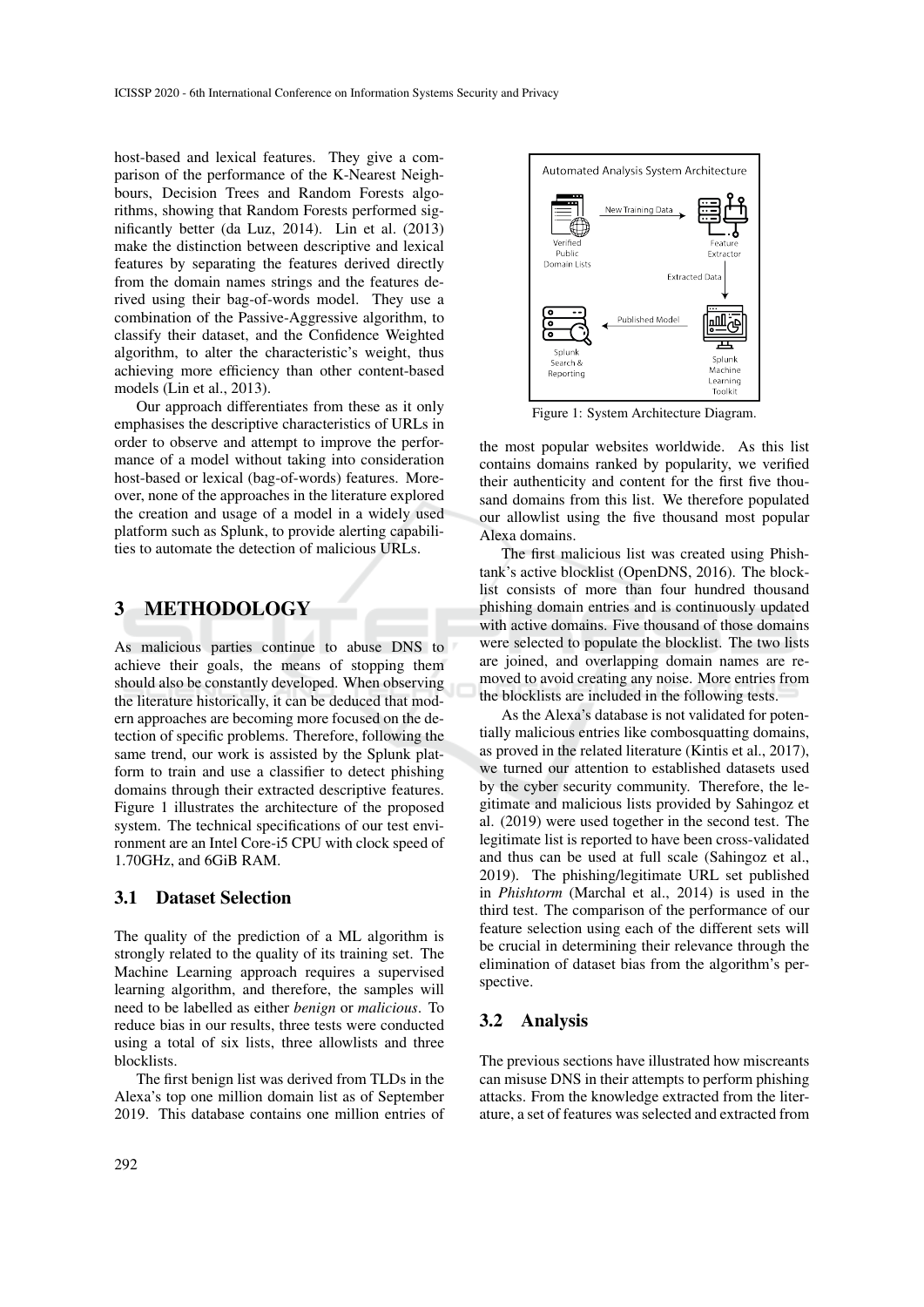the gathered pDNS data. The set of features allow for the classifier to divide the domain names into either benign or malicious.

#### 3.2.1 Feature Extraction

The Splunk ML Toolkit has no functionality for extracting features from strings, and therefore, the features were extracted using Python libraries. The Pandas Python library was used to import the two datasets into Python for the extraction of the features. We extracted a total of eighteen features from each domain name in the DNS dataset. Since the benign dataset did not include other details such as the TTL, certain types of features could not be derived. Therefore, more weight is given to analysing the lexical characteristics of our domains. The features are split into two groups: descriptive features and statistical features. The rationale behind the division of the features into these two categories is that descriptive features are variables derived directly from the domains while statistical features are derived from applying mathematical statistic operations on either the strings themselves or the descriptive features.

#### 3.2.2 Descriptive Features

The descriptive features that were extracted from each domain name string are distinguished in the length, number of unique characters, numbers and symbols in the URL, in the domain, and in domain suffix. Malicious domain names tend to have a higher number of symbols or numbers than benign ones, either because of squatting or because they are randomly generated. Therefore, we extracted features to represent the number of symbols and numbers found in the different parts of the domain.

Malicious domains also tend to be longer than benign ones (Moubayed et al., 2018). However, after observing the entries in the phishing dataset, it was noticed that many entries would have longer subdomains but short domains. This would mean that even though they would look disproportionate, they would still be flagged benign as their length is similar to benign entries. To counter this issue, features were set to contain the length of each domain part.

The number of unique characters also differs in malicious URLs because legitimate website owners tend to choose simpler and easier to remember words for their URLs. Using this reasoning, the number of unique characters in the domain and suffix of each URL was used to populate the features. Moreover, since those unique characters are often numbers, features were selected to represent the number of numeric characters present in each URL.

### 3.2.3 Statistical Features

Features to constitute the character continuity rate of the domain and suffix were selected. In general, as mentioned earlier, website owners tend to choose simpler names for memorisation purposes. Because simpler domain names are usually more expensive to buy, it is unlikely that the attackers will pay large sums for a domain that will most likely serve them for a short period. Lin et al. (2013), use this idea to design the character continuity rate feature. To create this feature, the domain name is split into tokens of sequential characters based on their type (letter, number or symbol). Once the domain is split, the length of each token is measured and compared to the other tokens in its respective category. Then, the longest token for each character type is selected, and their total length is added together and divided by the total length of the token (Lin et al., 2013).

To detect randomised domain strings or at least detect randomisations within them, the features containing the Shanon entropy of the domain and suffix strings were selected (Lin et al., 2013). Shannon entropy H is calculated using the formula seen in Equation 4, where  $p_i$  is the chance for a character i to appear in a given string (Marchal et al., 2012).

$$
H = \sum_{i} p_i \log_b p_i \tag{1}
$$

#### Equation 1: Shannon Entropy.

In our scenario,  $p_i$  is replaced with the count of different characters divided by the length of the string. Standard deviation and mean of the entropy of the two domain levels' entropy were extracted to test if using a more median number would produce better results than using the initially extracted values of entropy.

### 3.3 Training, Application and Alerting

To train the algorithms, the training set containing all the features and the malicious and benign labels was exported. Splunk was set to monitor that file so that if any changes needed to be made to it, they could be updated in Splunk instantly. This experiment was split into Tests 1, 2 & 3. Test 1 was performed using a set of ten thousand data entries from the Alexa and Phishtank datasets (Alexa, 2019; OpenDNS, 2016). A 50/50 split was performed on the datasets for the training phase using Splunk to provide a better outlook of the algorithms' efficiency by using one half for training and the other for testing.

The chosen algorithms for this experiment are SVM and Random Forests because of their reported performance. Support Vector Machine or SVM was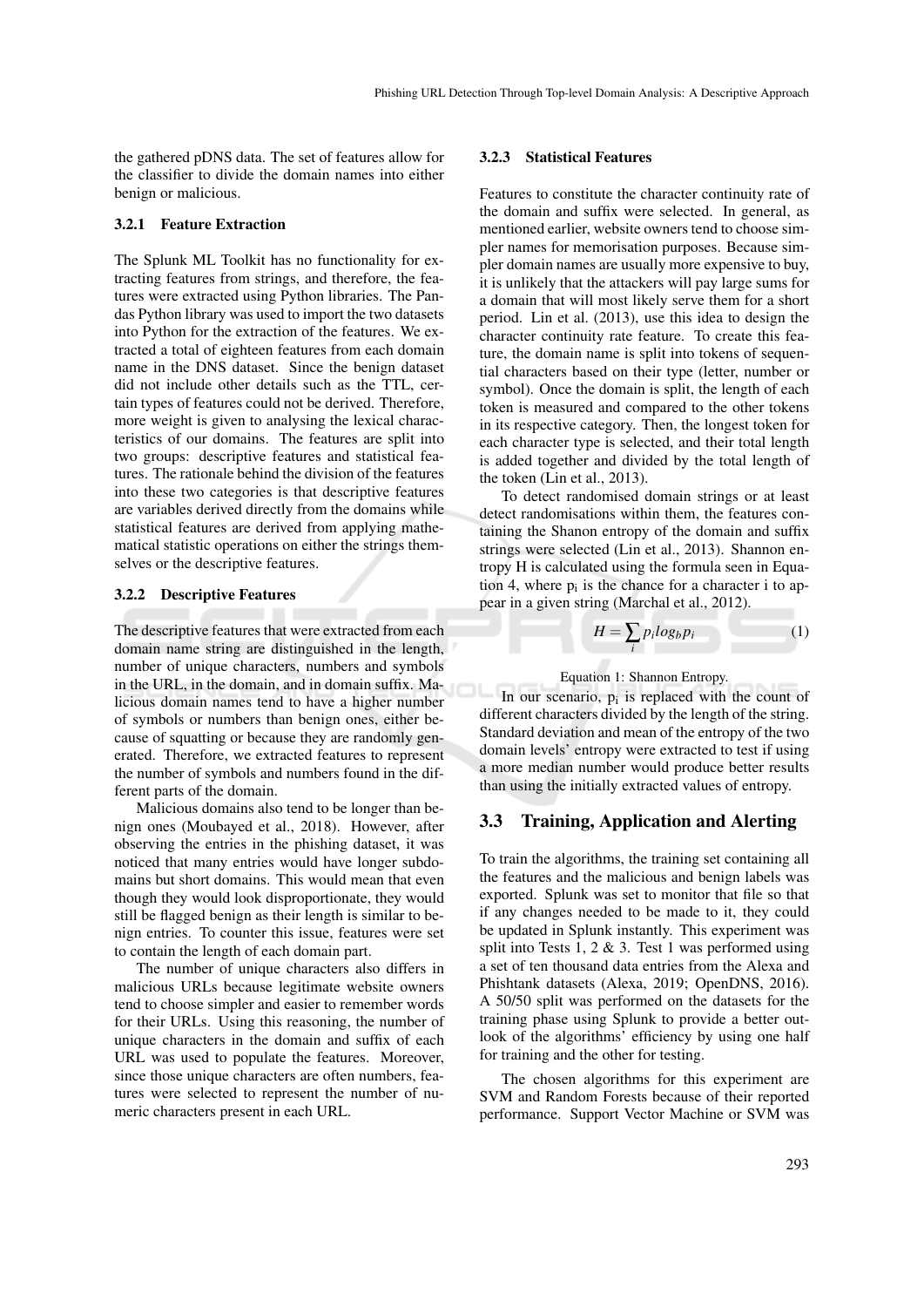developed based on Vapnik Chervonenkis' statistical learning theory in 1995 (Vapnik, 1995). SVM is a linear model used to solve classification and regression problems. It can be applied to both linear and nonlinear problems. Put simply; the algorithm separates data into classes using a line called the hyperplane. Random Forests algorithm takes the same parameters as Decision Trees. It works by utilising multiple decision trees in order to improve the algorithm's robustness as well as its ability to generalise. The core idea of it is to use a multitude of trees that will output class predictions (Breiman, 2001).

Test 1.1 will examine the performance of the Random Forests algorithm with minimal changes to its default configuration of the parameters: infinite maximum depth, features and maximum leaf nodes, ten N estimators and two minimum samples per split. Test 1.2 will take a similar approach against the SVM algorithm, with slight alterations to the C and Gamma parameters which are set by default to 1 and 1/500 respectively.

Test 2 was separated into Test 2.1 and Test 2.2 to evaluate the SVM and Random Forests algorithms using a larger dataset of 70,000 data entries (Sahingoz et al., 2019). Likewise, Test 3 was divided into Test 3.1 and Test 3.2 to compare SVM and Random Forests with the Phishstorm dataset (Marchal et al., 2014). Test 4 serves as a *what if* scenario that allows the comparison of all the available algorithms in the Splunk ML toolkit to see if there could have been alternatives not mentioned in the literature.

After training the algorithm, Splunk will be configured to periodically fit the algorithm on a continuously monitored file so that any new entries are checked immediately for their maliciousness. If the algorithm is accurate enough, it will be configured for scheduled re-training to ensure that it is up to date with recently found phishing domain entries.

## 4 RESULTS & EVALUATION

### 4.1 Results

The first algorithm to be tested was Random Forests in Test 1.1. In Table 1, the performance of the algorithm is evaluated. Moreover, the fine-tuning of the algorithm's parameters to achieve its full potential can also be seen.

Test 1.2 implemented the SVM algorithm against the same dataset as Test 1.1, with an initial precision & recall of 0.89 and 0.87 respectively as shown in Table 1. The algorithm's performance increased immensely by simply using a larger C value to increase

the hyperplane's flexibility. However, reducing the influence of the points placed far from the hyperplane resulted in a drop in accuracy. As shown in Table 1, a precision of 0.90 and a recall of 0.88 was achieved after the tweaking.

Test 2.1 evaluated the performance of the Random Forests algorithm using a larger dataset containing 70,000 entries. Once again, the features were tweaked until the perfect combination was found. As shown in Table 1, the performance of Random Forests peaked with a 0.84 precision and recall when 10 Estimators (Decision Trees) and an infinite max depth of nested statements were set. The alteration of the minimum samples per split had no impact on the overall performance, and therefore, it was kept to its default value. The decrease of the maximum number of features to consider per split negatively impacted the overall accuracy and thus was kept as the default value.

The same procedure as earlier is repeated using the SVM algorithm in Test 2.2. Using the default settings with a C of 1 and a Gamma of 1/18, the algorithm achieved a 0.76 precision and recall. In Table 1, it can be observed that this time, the peak performance was achieved using a C value of 100 and a Gamma of 1/500, with 0.79 precision and 0.77 recall achieved.

Table 1 shows the performance of the Random Forests algorithm against the Phishstorm dataset (Marchal et al., 2014) with 96,000 data entries in Test 3.1. Tweaking the algorithm parameters did not yield better results and thus the default configuration of the algorithm was kept.

Once more, the process is repeated using SVM in Test 3.2 (Table 1). When a C value of 100 was used the algorithm reached its peak precision & recall rates of 0.81 respectively. Altering the Gamma value only reduced our rates and thus was kept to its default of 1/18.

After completing the experiments, the experimental setup of Test 3.1 was chosen to create a model in Splunk. The model allows for the fitting of the now trained algorithm into other datasets which are imported in Splunk. Splunk was configured to continuously monitor the input file to update any further additions or removals. An alert was created, which runs the query against the input file every hour and notifies the user if a new entry is flagged as malicious. The alert is then added to the triggered alerts. With this, the automated detection system is complete. Finally, the model is set to re-train itself using any new data added to the initial dataset.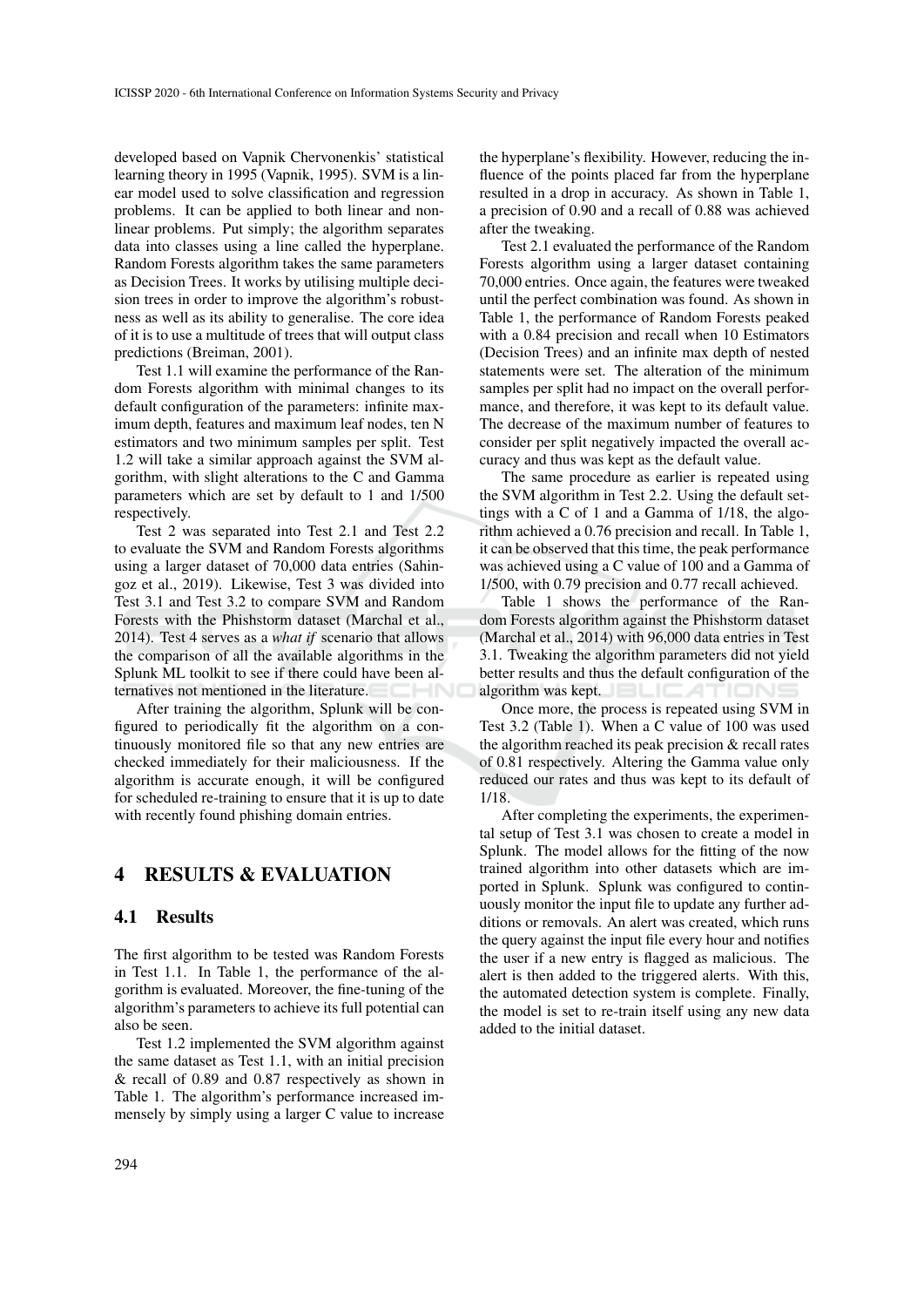| <b>Random Forests</b> |                     |                  |                               |                  | <b>SVM</b> |     |       |                  |        |
|-----------------------|---------------------|------------------|-------------------------------|------------------|------------|-----|-------|------------------|--------|
| <b>Tests</b>          | <b>N</b> Estimators | <b>Max Depth</b> | <b>Max Features</b>           | <b>Precision</b> | Recall     | C   | Gamma | <b>Precision</b> | Recall |
| 1                     | 10                  | $\infty$         | $\infty$                      | 0.87             | 0.86       |     | 1/18  | 0.89             | 0.87   |
|                       | 10                  | 10               | $\infty$                      | 0.89             | 0.86       |     | 1/50  | 0.83             | 0.83   |
|                       | 10                  | 10               | $\overline{c}$                | 0.89             | 0.87       | 10  | 1/18  | 0.90             | 0.88   |
| 2                     | 10                  | $\infty$         | $\infty$                      | 0.84             | 0.84       |     | 1/18  | 0.76             | 0.76   |
|                       |                     | $\infty$         | $\infty$                      | 0.81             | 0.81       | 10  | 1/18  | 0.77             | 0.77   |
|                       | 10                  | 10               | $\infty$                      | 0.80             | 0.80       | 100 | 1/18  | 0.78             | 0.77   |
|                       | 10                  | $\infty$         | 2                             | 0.84             | 0.84       | 100 | 1/500 | 0.79             | 0.77   |
| 3                     | 10                  | $\infty$         | $\infty$                      | 0.85             | 0.85       |     | 1/18  | 0.79             | 0.79   |
|                       |                     | $\infty$         | $\infty$                      | 0.83             | 0.83       | 100 | 1/18  | 0.81             | 0.81   |
|                       | 10                  | 10               | $\infty$                      | 0.83             | 0.83       | 100 | 1/100 | 0.81             | 0.80   |
|                       | 10                  | $\infty$         | $\mathfrak{D}_{\mathfrak{p}}$ | 0.85             | 0.85       | 100 | 1/500 | 0.80             | 0.79   |

Table 1: Accuracy of Tests.

## 4.2 Evaluation

The outcomes of Tests 1.1 & 1.2 established that SVM performed slightly better than Random Forests. With Random Forests, the precision & recall rates did not vary significantly when changing the algorithm's parameters. Decreasing the Gamma value in SVM however proved to have great significance on its results, indicating that even the furthest points from the hyperplane were of great importance. The evaluation of Tests 1.1 & 1.2 should yield better results than the other tests due to the reduced number of entries.

The full dataset containing 70,000 entries was used in Tests 2.1  $\&$  2.2 as the benign entries were already validated (Sahingoz et al., 2019). Test 2.1 hit its peak performance without any tweaking, while Test 2.2 required a less straight hyperplane to do so. The evaluation results of SVM and Random Forests were not ideal for an automated filtration system but are still usable in our experiment. This time Random Forests was the predominant algorithm with a significant difference in precision & recall. Overall both algorithms achieved lower rates, the sudden drop in accuracy of SVM indicates that Random Forests could be more ideal for a large-scale application.

Using the Phishstorm dataset (Marchal et al., 2014), of 90,000 entries in Tests 3.1 & 3.2 achieved very similar but slightly better results than Tests 2.1 & 2.2. This means that the selected feature set is not dataset-biased and is robust when handling new data. Even though the achieved rates are not perfect, the model can still be used in the passive detection of malicious URLs.

While SVM performed better than Random Forests in Test 1, Tests 2 & 3 showed that Random Forests does not perform much differently when using a larger dataset, contrary to SVM's performance drop. Finally, Random Forests was selected for the final model simply because of the stability in the outcome it provides by utilising results from multiple decision trees.

After the model was created, it could be used as a standard search parameter in the original search and reporting app by Splunk and not just in the ML toolkit. This allowed for the easy creation of customised periodic checks for new malicious entries in the original dataset. In combination with a pDNS collector, this finalises the automated phishing URL detector. The feature for scheduled training could also be very easily implemented.

#### 4.2.1 Feature Comparison

TIONS After the *publishing* of the model, the summary command in Splunk was used to evaluate the individual importance of the features used using the Random Forests algorithm. Test 1 indicates that longer URLs (with more unique characters) tend to be malicious. These however may also be the differences between popular-expensive domains and unpopularcheaper ones. The results derived from Test 2 were much more close, with the number of symbols in a domain name being the most important one. For the Test 3, the most important features are related with the total length, the number of the symbols and the character continuity rate in a domain name. An interesting observation can be made about the similarity in feature importance in Tests 2 & 3 and their extreme contrast in performance with some features with Test 1 such as the number of symbols or character continuity rate. Another interesting observation is that the character continuity rate feature presented by Lin et al. (2013), had the third least importance of all the other features in Test 1, while in their experiment it ranked first. The count of numbers in the domain suffix was of no importance as there were no numbers in any of our URL suffixes (Lin et al., 2013).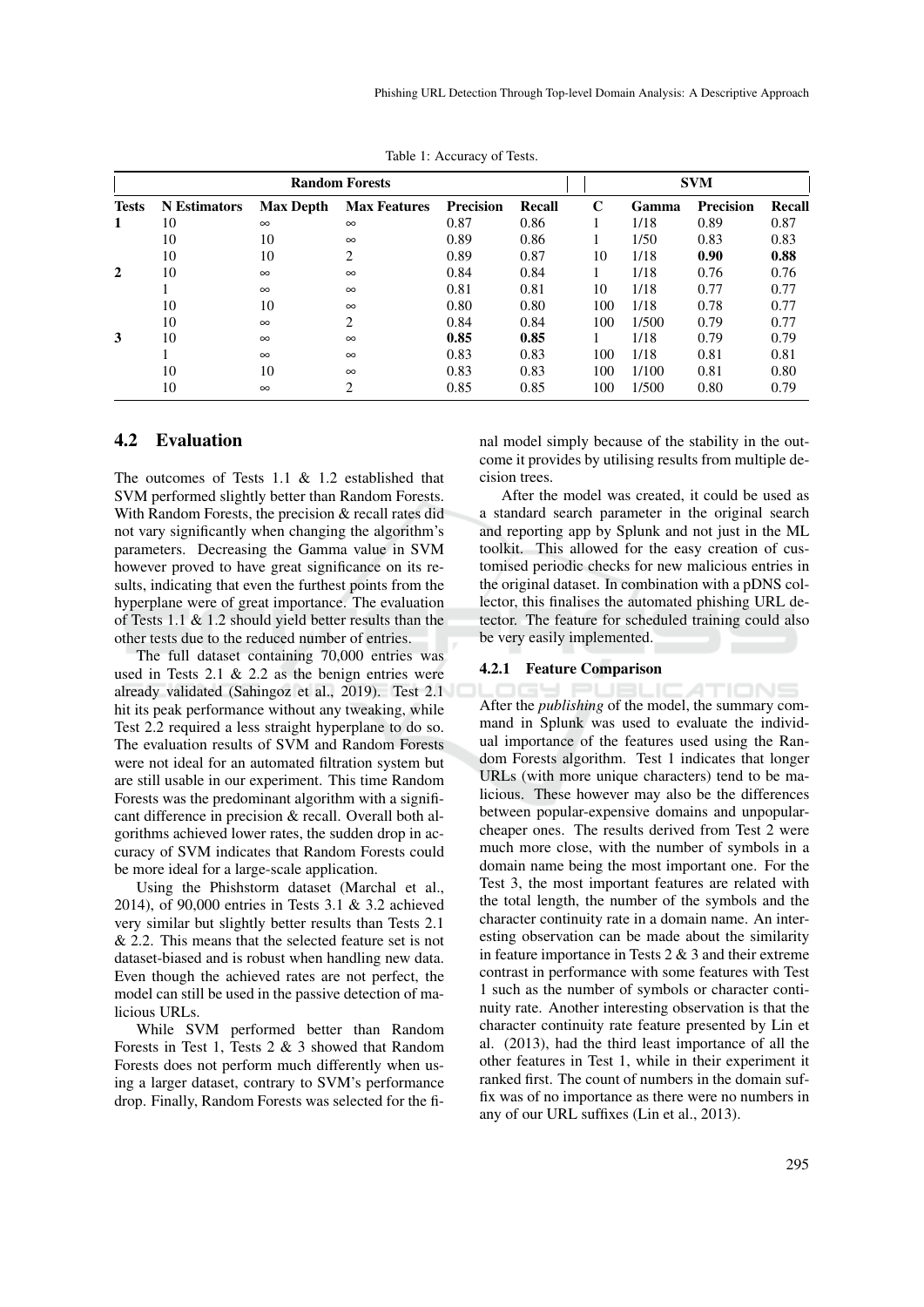## 5 DISCUSSION

The precision and recall rates achieved here are good enough to indicate that the approach may be useful in real-life scenarios. They may not be ideal for an automated filtration system but can still provide a list of possibly malicious URLs, narrowing the list down and reducing the human input required to spot them. The sole use of descriptive features in a single classification may not be the correct approach if the goal is to achieve the efficiency levels required for an automated detection system to work. If the system had reached higher efficiency levels, then that would mean that the multi-lingual domain classification difficulties mentioned by Nikiforakis et al. (2014), would be avoided. The purpose of selecting this specific approach was to further the trend of separate classification of features seen in the literature by not considering lexical features. It is an essential step towards understanding which groups of features work best together so that future developed multi-classifier systems are built knowing those relationships (Nikiforakis et al., 2014).

The detection of phishing URLs is more challenging than the detection of botnet C&C URLs as by their nature, phishing domain names attempt to mirror the appearance of benign domains. In retrospect, this model could have been a better fit for detecting randomly generated C&C domains as their randomisation would lead to higher entropy values, longer URLs and would have used a multitude of unique characters and symbols. This would yield higher precision and recall rates which would, in turn, produce more accurate alerts once the model was *published* in the Splunk search and reporting app. For the detection of phishing domains, more focus should have been given towards features explicitly targeting the detection of squatting domains (Moubayed et al., 2018).

This difference in feature importance between the three tests as well as from other approaches in the literature suggests that the quality of the datasets used can entirely change which features will be more critical for the classification. It is concerning how a feature such as the character continuity Rate, had so little importance in the first experiment while in Tests 2 & 3 and in the literature (Mamun et al., 2016), it was one of the most important. In the second approach taken by (da Luz, 2014), their Shannon entropy features are of similar importance to Shannon entropy of the domain and suffix strings in Test 1; high in the third level domain and low in the second level domain. However, in their first approach, which used a different dataset, they differed completely, with both features holding no importance. The positive evaluation of the Unique Characters features by (Moubayed et al., 2018), mirrored their performance in the first test. The domains' length and symbol count features proved to be the most important in Tests 2 & 3 but not the count of unique characters; homograph spoofed and typosquatted domains are the likely culprits responsible for this.

As demonstrated, it is possible to use the trained model to make predictions against new data within the Splunk Search and Reporting app. Though with the current model, it would be ill-advised to do so as the surge of false positive and false negative alerts generated would cause more harm than good. It would be best, however, if a classifier with higher accuracy was used.

## 5.1 Attacks against Machine Learning

The best method of evading detection from a ML algorithm is to just use an expensive domain name, meaning that a wealthy assailant can operate relatively unhindered. For this reason, a lexical analysis system should never be relied upon exclusively, but should be incorporated into a larger system.

The ML system is at its most vulnerable during training (Pitropakis et al., 2019), as that is where human error can thrive. If a malicious entry is included in the benign training dataset then not only will that particular entry not be detected later, but other malicious URLs with similar characteristics may also escape detection. A malicious entry in a allowlist (poisoning) has much more potential to cause damage than a benign entry in a blocklist.

A creative adversarial approach to invalidate a ML system and avoid detection would be to buy a swarm of malicious names with similar features and associate them with malicious activity. In time, after they are included in blocklists because their similarities are known to the adversary, it would be easier to select domain names which would bypass detection as they would have a hand in the training. Although in a smaller scale, this method would not have much accuracy, it is always a possibility in a grandiose cyberwarfare scenario. However, with so many resources, it would be much easier to simply buy an expensive domain.

## 6 CONCLUSIONS AND FUTURE WORK

As adversaries keep inventing different means of abusing the DNS, the only certainty is that Machine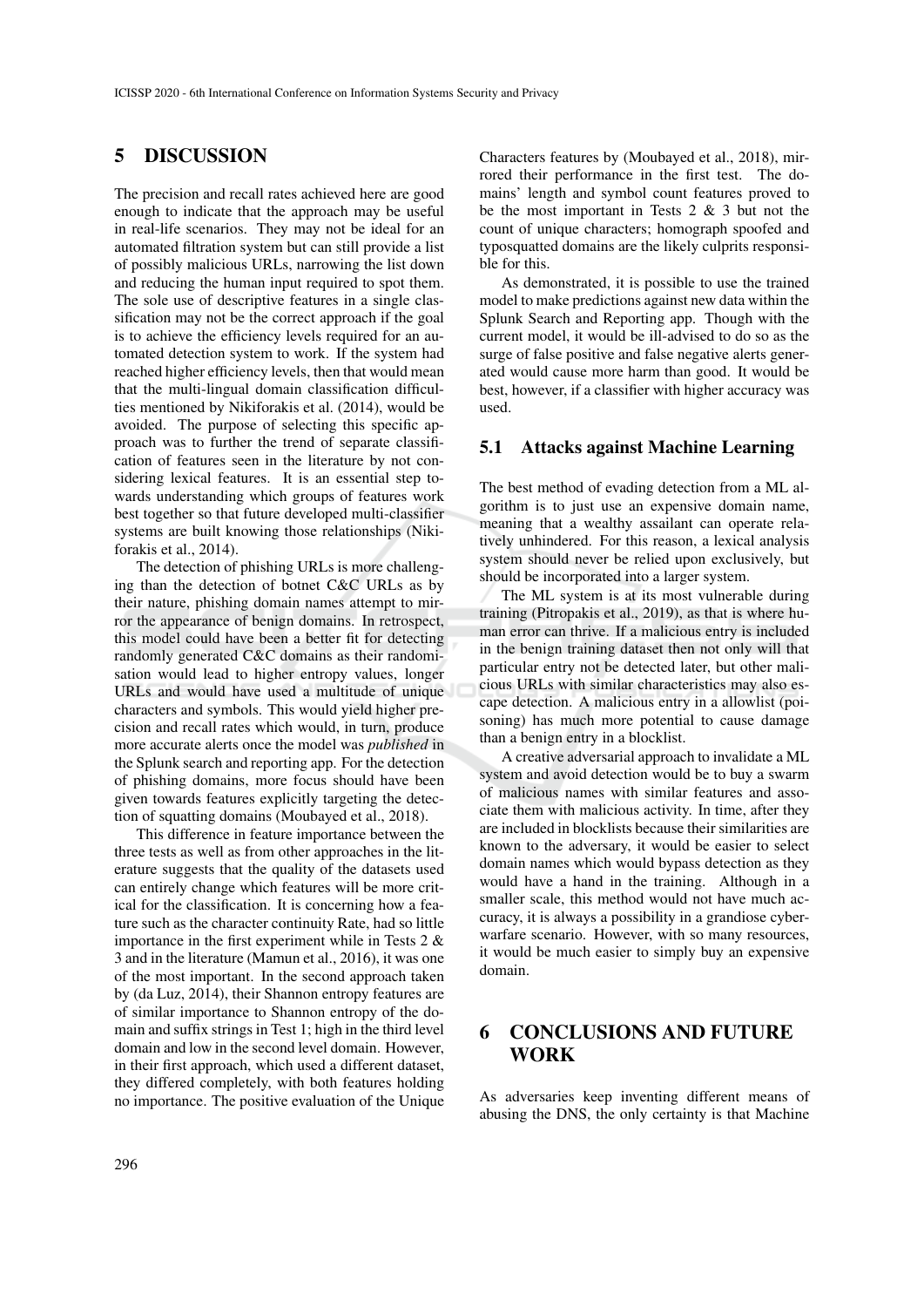Learning will continue to play a vital role in the future of malicious URL filtering. In this work, the descriptive features derived from benign and malicious domain name datasets were used to make predictions on their nature using the Random Forests and SVM algorithms. The final precision and recall rates produced when only using descriptive features and not considering host-based features were up to 85% and 87% for Random Forests and up to 90% and 88% for SVM respectively. Those results play a vital role in the understanding of the operational relationship between features and thus contribute knowledge into the correct grouping of features and the creation of multimodel classifiers. The features were found to have significantly different impact factors than some other cases in the literature, proving the importance of placing great care in the selection of training datasets. After the model was finalised and fine-tuned, it was *published* in the Splunk Search and Reporting app where it was used against new data to generate alerts. This was the final step towards the automation of the detection process. Scheduled training was also configured using Splunk, furthering the system's autonomy.

There are several research pathways which can be undertaken to improve the performance of this system, some being parallel to and some being stemming from the existing literature. A great addition to our methodology would be the use of a dataset composed of real-world passive DNS data for the training phase that would allow for the generation of more features, thus leading towards the elimination of noise. As we have a passive DNS infrastructure under development, we plan in the near future to make use of a higher volume of real-world data as training datasets, which would lead to the further improvement of our model.

## **REFERENCES**

Alexa (2019). The top 1.000.000 sites on the web.

- Antonakakis, M., Perdisci, R., Dagon, D., Lee, W., and Feamster, N. (2010). Building a dynamic reputation system for dns. In *USENIX security symposium*, pages 273–290.
- Antonakakis, M., Perdisci, R., Lee, W., Vasiloglou, N., and Dagon, D. (2011). Detecting malware domains at the upper dns hierarchy. In *USENIX security symposium*, volume 11, pages 1–16.
- Bilge, L., Kirda, E., Kruegel, C., and Balduzzi, M. (2011). Exposure: Finding malicious domains using passive dns analysis. In *Ndss*, pages 1–17.
- Blum, A., Wardman, B., Solorio, T., and Warner, G. (2010). Lexical feature based phishing url detection using online learning. In *Proceedings of the 3rd ACM Work-*

*shop on Artificial Intelligence and Security*, pages 54– 60. ACM.

- Breiman, L. (2001). Random forests. *Machine learning*,  $45(1):5-32.$
- da Luz, P. M. (2014). Botnet detection using passive dns. *Radboud University: Nijmegen, The Netherlands*.
- Fouchereau, R. and Rychkov, K. (2019). Global DNS Threat Report Understanding the Critical Role of DNS in Network Security.
- Hirani, M., Jones, S., and Read, B. (2019). Global dns hijacking campaign: Dns record manipulation at scale. *blog, Jan*.
- Khalil, I., Yu, T., and Guan, B. (2016). Discovering malicious domains through passive dns data graph analysis. In *Proceedings of the 11th ACM on Asia Conference on Computer and Communications Security*, pages 663–674. ACM.
- Kintis, P., Miramirkhani, N., Lever, C., Chen, Y., Romero-Gómez, R., Pitropakis, N., Nikiforakis, N., and Antonakakis, M. (2017). Hiding in plain sight: A longitudinal study of combosquatting abuse. In *Proceedings of the 2017 ACM SIGSAC Conference on Computer and Communications Security*, pages 569–586. ACM.
- Krebs, B. (2018). The Year Targeted Phishing Went Mainstream.
- Lam, I.-F., Xiao, W.-C., Wang, S.-C., and Chen, K.-T. (2009). Counteracting phishing page polymorphism: An image layout analysis approach. In *International Conference on Information Security and Assurance*, pages 270–279. Springer.
- Lin, M.-S., Chiu, C.-Y., Lee, Y.-J., and Pao, H.-K. (2013). Malicious url filtering—a big data application. In *2013 IEEE international conference on big data*, pages 589–596. IEEE.
- López Sánchez, J. (2019). Métodos y técnicas de detección temprana de casos de phishing. *Universitat Oberta de Catalunya (UOC)*.
- Mamun, M. S. I., Rathore, M. A., Lashkari, A. H., Stakhanova, N., and Ghorbani, A. A. (2016). Detecting malicious urls using lexical analysis. In *International Conference on Network and System Security*, pages 467–482. Springer.
- Marchal, S., François, J., State, R., and Engel, T. (2014). Phishstorm: Detecting phishing with streaming analytics. *IEEE Transactions on Network and Service Management*, 11(4):458–471.
- Marchal, S., François, J., Wagner, C., State, R., Dulaunoy, A., Engel, T., and Festor, O. (2012). Dnssm: A large scale passive dns security monitoring framework. In *2012 IEEE Network Operations and Management Symposium*, pages 988–993. IEEE.
- Moubayed, A., Injadat, M., Shami, A., and Lutfiyya, H. (2018). Dns typo-squatting domain detection: A data analytics & machine learning based approach. In *2018 IEEE Global Communications Conference (GLOBE-COM)*, pages 1–7. IEEE.
- Nikiforakis, N., Balduzzi, M., Desmet, L., Piessens, F., and Joosen, W. (2014). Soundsquatting: Uncovering the use of homophones in domain squatting. In *Inter-*